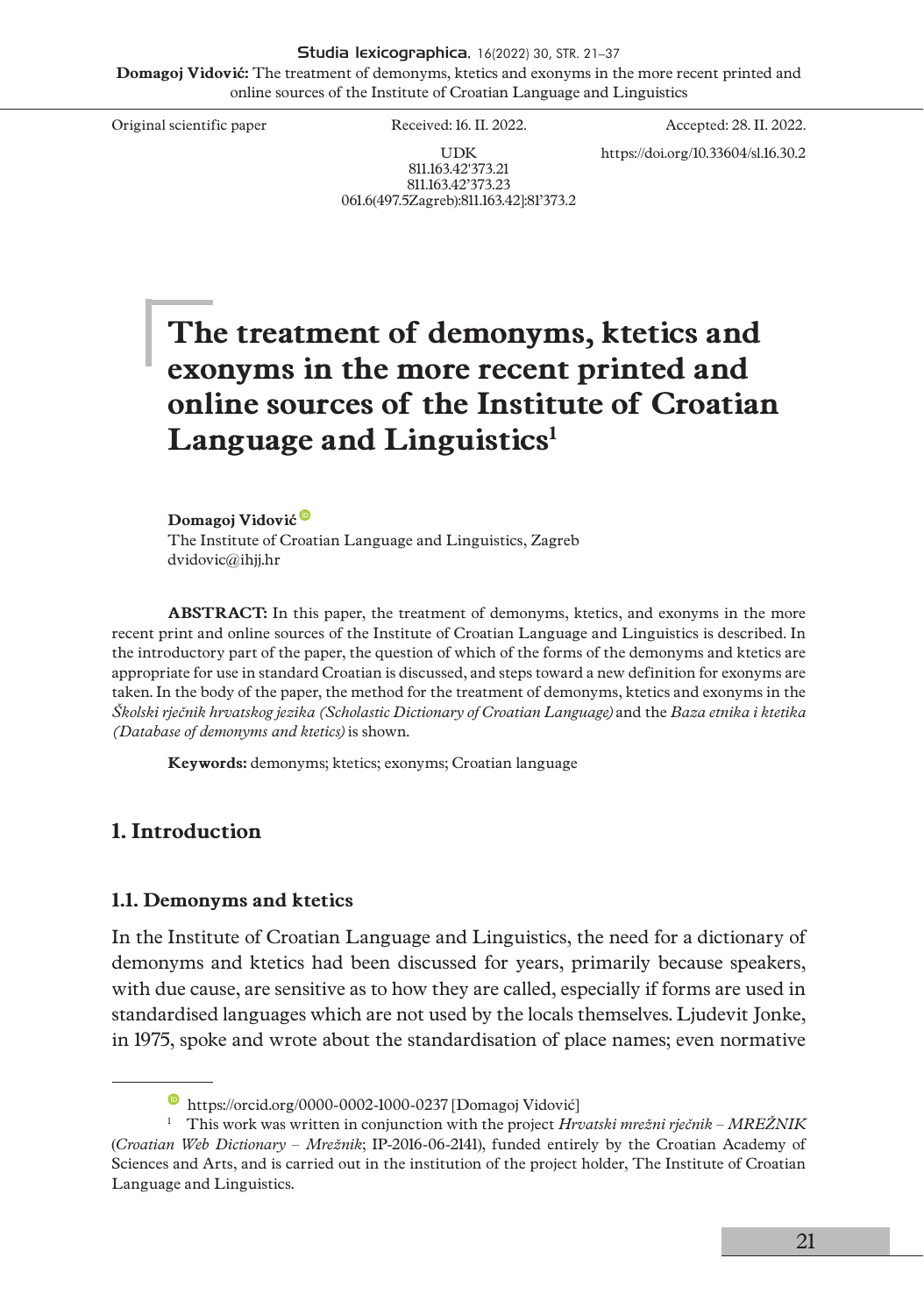reference books of the time sought to reconcile two opposing points of view: that names ought to be written as they are pronounced by the people, or that they ought to be written in the way in which they were established and used in the standard language over a long period of time, without regard for local dialects (Jonke 1975, 33, 34). Stjepan Babić (1983, 65) mentions the consensus among Croatian linguists »that forms cannot enter the literary language which distort its structure, its systems, but agreement is lost when it must be decided which concrete characteristics make the distortion«.2 Babić, at the time, was referring to place names, but his remarks are equally valid for demonyms and ktetics. Slavko Pavešić (1971, 20) was on a similar track when he stated in his *Jezični savjetnik (Language User Manual)* that »the names of places and their inhabitants and the adjectives derived from those nouns are used in the literary language in the same form used by those to whom those same names are referring«.<sup>3</sup> He adds, however, that he notes forms whose formation do not conform to standard norms. In *Hrvatski jezični savjetnik* (*Croatian Language User Manual;* HJS, 200), two types of word formation for demonyms are cited: those found on-site, and those used generally in the literary language. In scholarly works, forms found on-site are given preference (e.g., *Bračka, Pelješka, Dubrovkinja, Metkovka*), while in general use literary forms are preferred (e.g., *Bračanka, Pelješčanka, Dubrovčanka, Metkovčanka*).

The definition of a general literary form is up for discussion. For Vukovians, for example, the forms *Čakovac, Dionice* and *Spljet* would be considered general literary forms. Up for discussion as well is the question of which forms distort *»*the structure of the literary language*«*. Demonyms and ktetics which are formed using foreign endings, most often Romance, are those which are most often considered non-standard (e.g., *Istrijan < Istra*, *Janjinarin < Janjina*, *Murterin < Murter*, *Puležan < Pula* or *Spliskarin < Splitska*). The terms *Agramer* or *Zaratin,* formed according to the German name for Zagreb and the Italian name for Zadar, are also considered non-standard demonyms.

Most of the inhabitants of the city of Jastrebarsko call their native city Jaska, from which the local demonyms *Jaskanac* and *Jaskanka* are derived. The use of these ethonyms is also marked, as they are formed from the non-standard form of that name. For this reason, the more insightful demonyms *Jastrebarac* i *Jastrebarka*  are necessary. Furthermore, forms in which dialectal affiliation is evident on a phonological (e.g., *Blajka < Blato, Stivonka < Sutivan*, *Zamašjanka < Zamaslina*) or derivatio-

<sup>2</sup> Translated from Croatian: »da u književni jezik ne mogu ući likovi koji narušavaju njegovu strukturu, njegove sustave, ali sloge nestaje kad treba odrediti koje ih konkretne osobine narušavaju«.

<sup>3</sup> Translated from Croatian: »Imena naselja i njihovih stanovnika i pridjevi izvedeni od tih imena u književnome se jeziku upotrebljavaju u onom obliku u kojem ih upotrebljavaju sami oni o čijim se imenima radi.«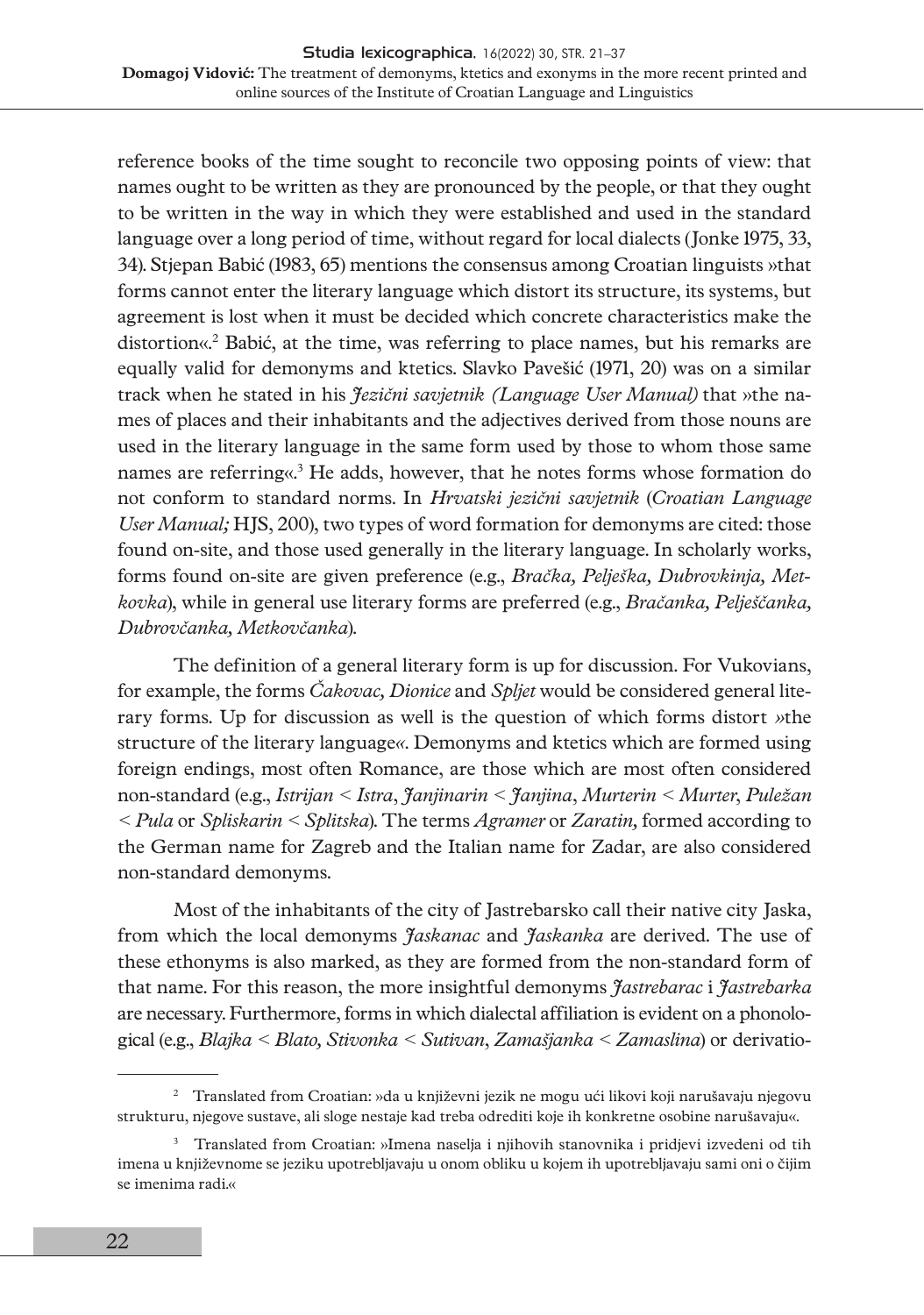nal level (e.g., *Gospićan* < *Gospić, Mihaljevčan* < *Donji Miholjac, Svetomarščan* < *Sveta Marija*) are also considered *non-standard demonyms and ktetics*. 4 Sometimes, for traditional reasons, some local demonymic derivational suffixes which are no longer productive in the Croatian standard language are used in the formation of demonyms. Thus, for example, the local form *Dubrovkinja,* which is often cited in relevant literature; while today the suffix *-kinja* is productive in the formation of ethnonyms (e*.*g., *Azerkinja, Uzbekinja*), as it is deemed antiquated or dialectal (e.g., *Hvarkinja, Viškinja*) in the formation of demonyms. On the other hand, with regard to demonyms formed using the suffix *-ka*, while they are more common than those formed using -*kinja* (not only in Čakavian speaking areas, e.g., *Bračka, Komiška, Viška,* but also in Štokavian speaking areas from Bukovica to southern Dalmatia and eastern Hercegovina, e.g., *Kalađurka* < *Kalađurđevići* or *Stonka* < *Ston*) they had not been cited as belonging to the standard language in any normative reference manual until the publication of the *Hrvatski mjesni rječnik*<sup>5</sup>  *(Croatian Dictionary of Settlements).* There also exist local forms of demonyms and ktetics in which there is a direct relation with the oikonym from which they are derived, but which are phonologically unacceptable (thus, a female inhabitant of the village Trnčina in Popovo is called a *Trmačka*) or which are formed using suffixes not used in the formation of demonyms and ktetics in the Croatian standard language (thus, a female inhabitant of the village Turkovići is called a *Turaška,* while a female inhabitant of the village Golubinac is called a *Golubica*). The relation between the male demonym *Sočanin*<sup>6</sup> and the female *Salačka* with the oikonym Osojnik (a village near Dubrovnik) is a true challenge even for etymologists. Sometimes older town names are hidden in its demonyms. Thus, inhabitants of the village Stjepan-Krst near Stolac are called *Potkremničari*/*Potkrevničari* and *Potkremničarke*/*Potkrevničarke* according to the older name for the village, Potkremnice/Potkrevnice. The local demonym *Zasančar*, as the male inhabitants of the village Zasadbreg are called according to the older oikonymic form Zasad (Frančić 1999, 74), attests to the fact that such forms are not only characteristic of the south of Croatia. Many towns in southern Croatian regions do not have demonyms; rather, their inhabitants are called after Catholic parish hubs (e.g., inhabitants of Mlinište and Kosa in Zažablje are called *Vidonjci* after the village Vidonje, which remains uninhabited today, after which the parish was named), and inhabitants of towns which were named according to an administrative decree (e.g., the town Buk-Vlaka near Opuzen or Plina-Jezero) also do not have demonyms. It is

<sup>4</sup> For the Kajkavian region see Čilaš Šimpraga and Kurtović Budja 2009.

<sup>5</sup> The authors of the *Hrvatski mjesni rječnik* add a notation indicating that demonyms such as *Gospićan, Puležan* and *Viška* belong to standard language, and that forms *Blatka* and *Spliskar,* derived from the local forms *Blajka* and *Spliskarin,* belong to standard language as well.

<sup>6</sup> The demonyms *Sobjavac* and *Sobjavka* and the ktetic *sobjavski,* referring to the inhabitants of the town Osobjava on Pelješac, were derived from the local form Sobjava.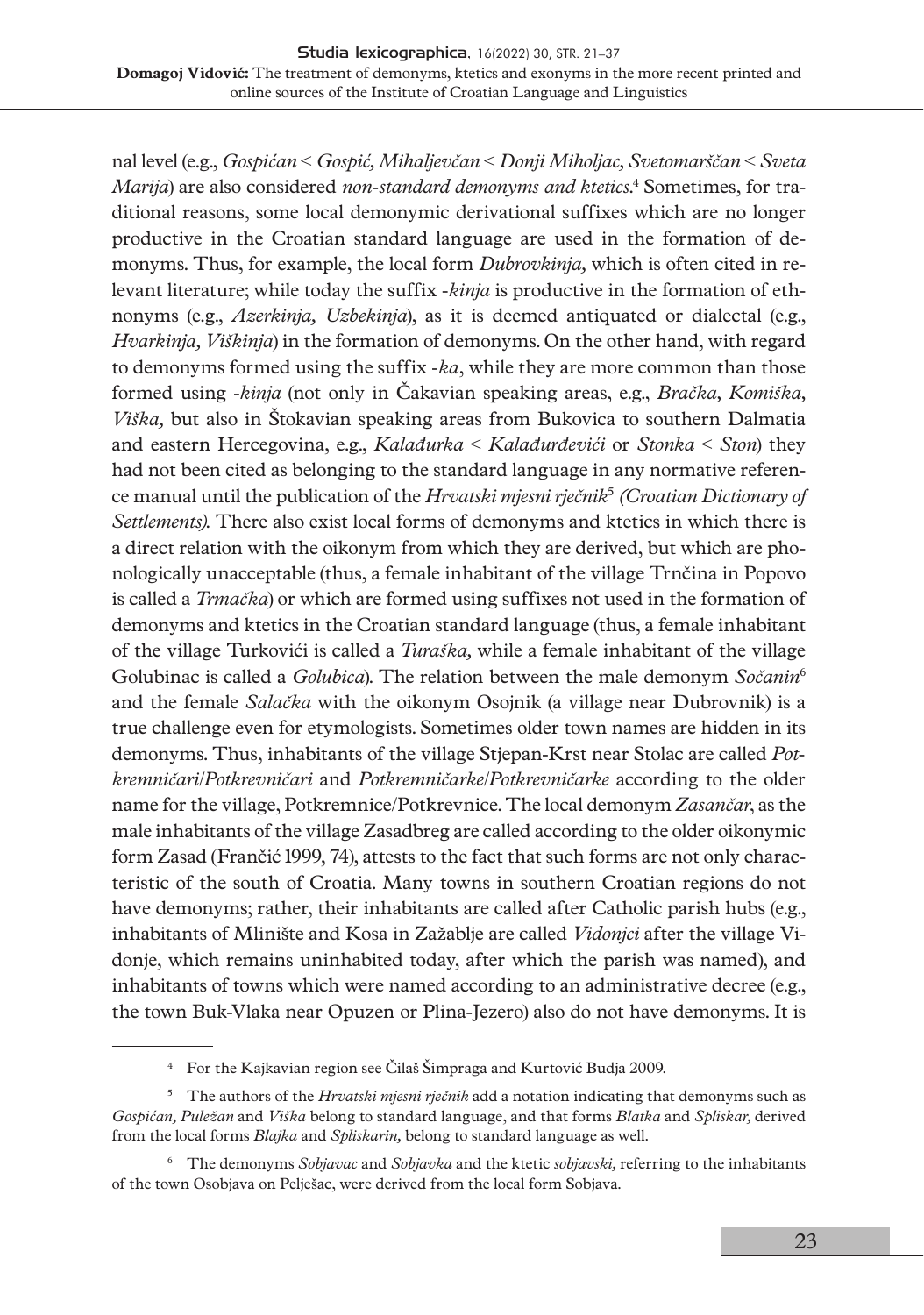interesting to note how the inhabitants of certain towns call their neighbours; I would like to cite only one example, that of the inhabitants of the small city of Novalja, found on the island of Pag, whom the inhabitants of neighbouring towns call *Nevaljci,* derived from the form Nevalja.

The same demonym is often used for inhabitants of differing towns. Thus, a *Novljanin* is an inhabitant of Novigrad near Zadar, or an inhabitant of Novska, Novi Vinodolski or Herceg-Novi, while an *Otočanin* is the inhabitant of one of the many towns named *Otok* (of which the most well-known are Otok near Vinkovci and Otok near Sinj), and the largest city in Gacka Dolina, *Otočac*. *Hrvatski pravopis (Croatian Orthography)* of the Institute of Croatian Language and Linguistics has allowed for the differentiation between the demonyms *Gračanin* (< *Gračac* and *Graz*) and *Gradčanin* (< *Gradac*). Sometimes there is no direct connection between oikonyms and demonyms and ktetics. Thus, inhabitants of Stari Grad on the island of Hvar are called *Paižani* (the Romance loanword *paiz* was originally used in the meaning of *village,* but in Croatia it has the dialectal meaning of *city*). On the other hand, the inhabitants of several towns in the south-western part of the island of Hvar (among which is also Sveta Nedjelja) as a group are called *Plažani*.

| Town/region    | Local demonym            | Standardised demonym |  |
|----------------|--------------------------|----------------------|--|
| Blato          | Blajka                   | Blaćanka             |  |
| Golubinac      | Golubica                 | Golubinčanka         |  |
| Gospić         | Gospićan                 | Gospićanin           |  |
| Gradac (Drniš) | Gračoljac                | Gradčanin            |  |
| Istranin       | Istrijan                 | Istranin             |  |
| Jagodnjak      | Jagodnjačanka/Kačvolkuša | Jagodnjačanka        |  |
| Vis            | Viška                    | Višanka              |  |

**Table 1.** A comparison of adapted local and standardised demonyms

Local forms are of the most help in the formation of demonyms and ktetics derived from toponyms consisting of more than one word. Thus, the inhabitants of Sveti Filip and Jakov are called *Filipjanci,* the inhabitants of Sveti Petar u Šumi are *Supetarci,* the inhabitants of Sveti Juraj na Bregu are *Jurovčani,* and the inhabitants of Staro Petrovo Polje are *Petropoljci*.

Demonyms in Baranja are especially interesting (cf. Vidović 2014), because most of the towns there have Croatian and Hungarian names, as well as a Hungarian name adapted to the Croatian language (e.g., *Baranjsko Petrovo Selo,* Hun. *Petárda* i Cro. loc. *Petarda*), and some towns also have a German name (e.g., *Laskafeld* for Čeminac or *Katschfeld* for Jagodnjak). Demonyms and ktetics are parallelly formed from official Croatian names, and unofficial ones take a Hungarian oikonymic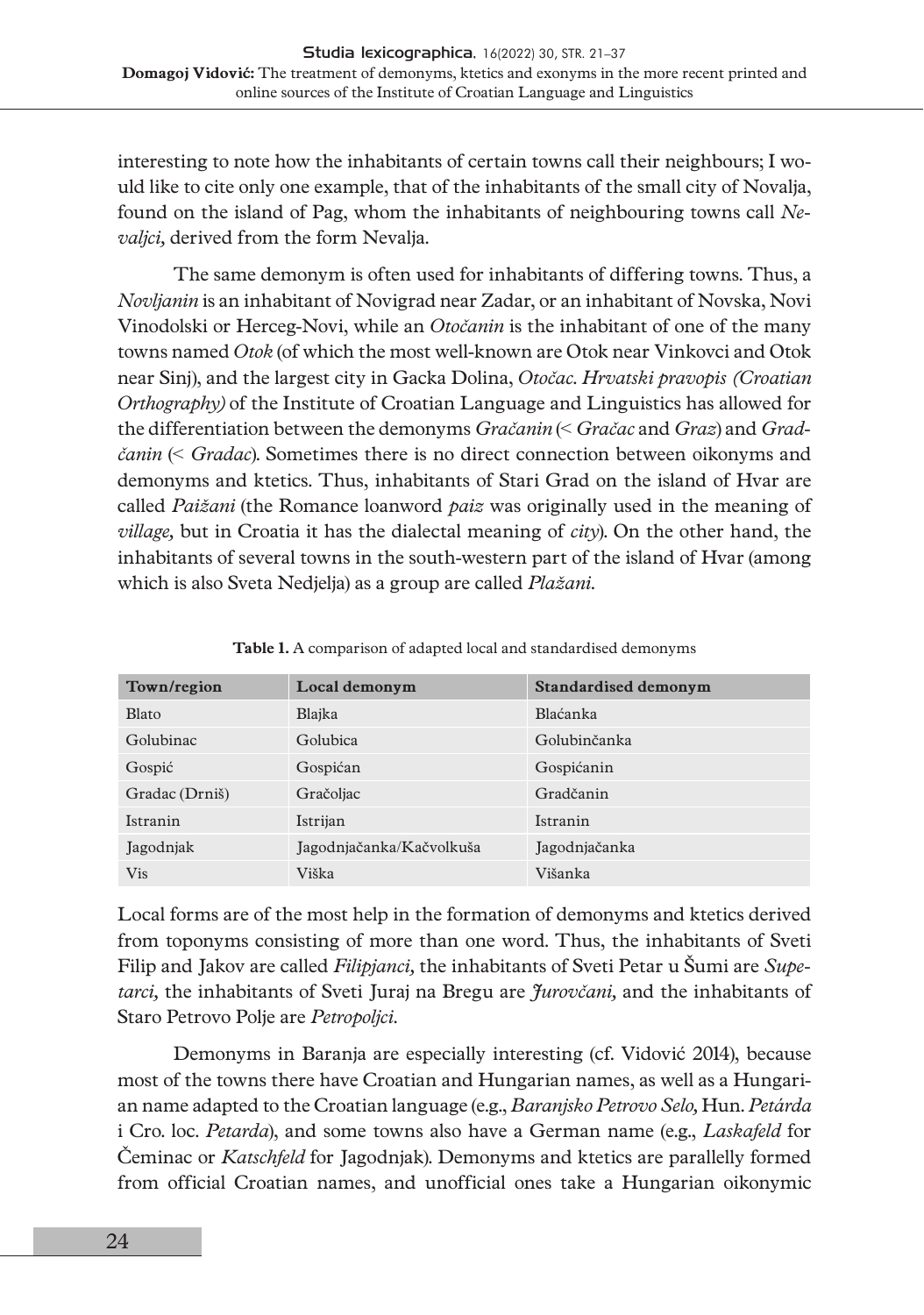form. Jagodnjak is thus inhabited by *Jagodnjačani* and *Jagodnjačanke,* but also by *Kačvolci* and *Kačvolkuše,* because among the locals Jagodnjak is also called *Kačvala// Kačvola,* after the Hungarian name *Kácsfalu*. The only local demonyms for Baranjsko Petrovo Selo are *Petarac* and *Petarka,* which are derived from the folk name for that town, Petarda (< Hun. *Petárda*), and the inhabitants of Kneževi Vinogradi are called *Suljošani* and *Suljošanke* according to the folk name *Suljoš* (Hun. *Hercegszőllős*).

The fact that there are almost 7000 official settlements in Croatia, with the unofficial number likely being several times higher, lucidly illustrates the need for standardised forms for demonyms and ktetics; each of these is equally important from a linguistic point of view, and it would be impossible to expect speakers of the Croatian language to know all the local forms, which often require a knowledge of local and linguistic history and a broad knowledge of dialectology. For this reason, they should be recorded and preserved, although it is already evident based on the examples given in this work that the insistence that each and every adapted local form is entered into standard Croatian usage would create great difficulty.

## **1.2. Exonyms**

In newer manuals, the definition of exonyms as geographic names which are used in a language for foreign geographic objects, or geographic objects located outside the domain of the language in question, and which differ from official or accepted geographical names used in the region in which the object is located, has been broadened to include all types of adaptation of foreign names in a given language. At the same time, it should be highlighted that in the modern comprehension of the term exonym, writing is taken as a criterion, and that the absence of not only graphemes, but also of superior and inferior signs, is taken as a sign of a certain degree of exonymization (cf. Kladnik et al. 2013, 68–70 and Crljenko 2016, V, VI and Crljenko 2018, 5–8). On the basis of that division, exonyms could be further divided into adapted (e.g., *Kalifornija*), translated (e.g., *Nizozemska, Sveti Toma i Princ*) and partially translated names (e.g., *Novi Južni Wales*), and we could also speak of dialectal exonyms (e.g., *Nova Zeland/ij/a* and *Navijork/a*), as Novi Zeland (New Zealand) and New York are called in southern Croatian regions). The common nouns *mesto, trg, vas* (along with its derivate *vesca*), *selo* (with the plural form *sela* and the diminutive *selce*) and *naselje* in town names composed of more than one word were written with an lowercase letter according to Slovenian orthographic rules, so that the Slovenian towns of *Novo Mesto, Stari Trg pri Ložu, Dolenja Vas*, *Gorenje Medvedje Selo* and *Ribiško Naselje* are written, according to Slovenian orthography until 2021, as *Novo mesto, Stari trg pri Ložu, Dolenja vas, Gorenje Medvedje selo* and *Ribiško naselje*, in which case we could speak of orthographic exonyms. One could even speak of accentual exonyms (cf. Slov. *Metlȉka* i Mont. *Cetȉnje* with Cro. standard *Mètlika* and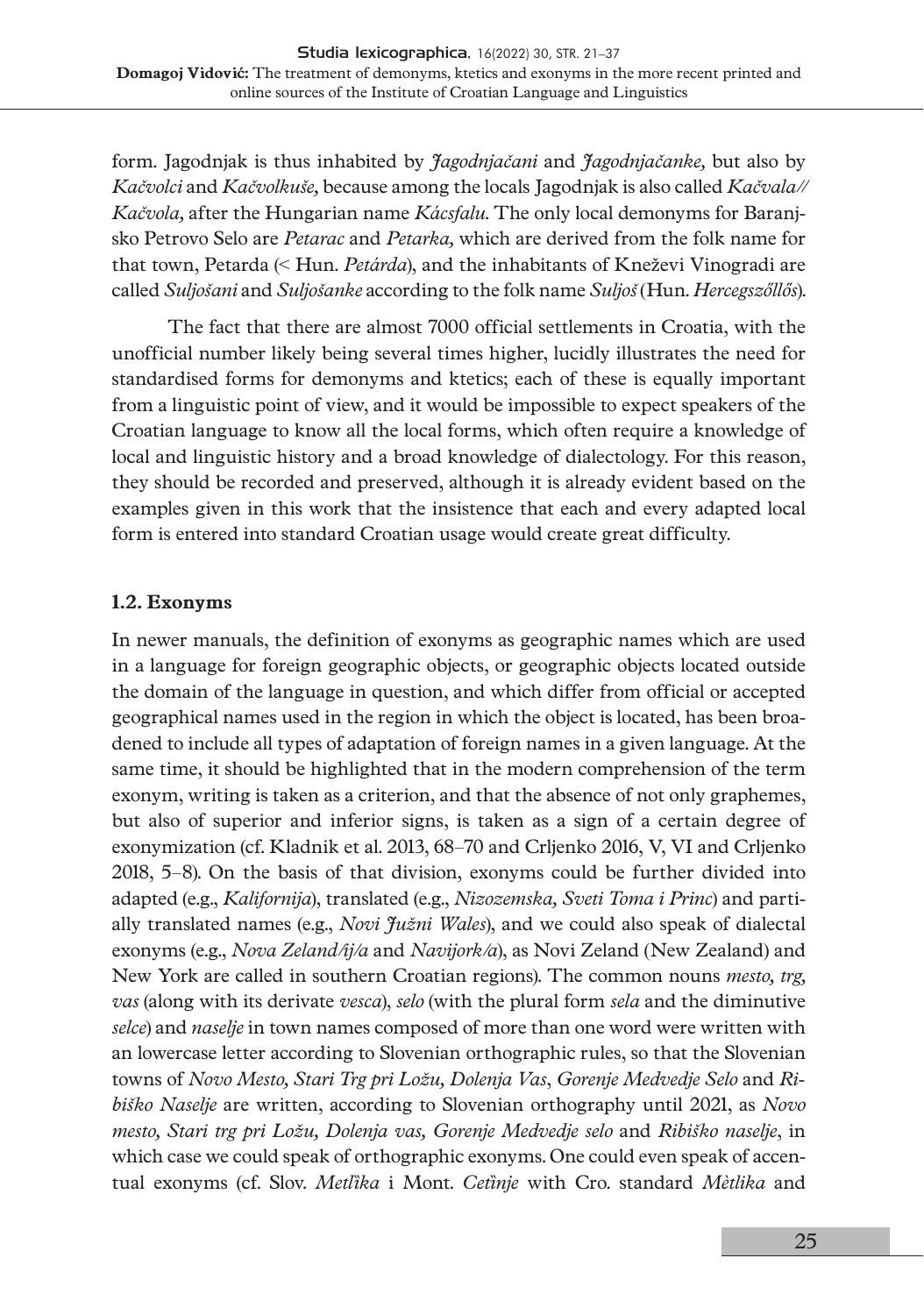*Cètinje*), or even of exonyms of pronunciation (cf. the Croatian pronunciation */Čikago/* for Chicago and */Sidnej/* for Sidney). In eastern Srijem, we find Croatian exonyms such as the choronym *Srijem* and the oikonyms *Srijemska Kamenica, Srijemska Mitrovica, Srijemska Rača, Srijemski Karlovci* and *Srijemski Mihaljevci,* oikonyms which differ from standard Serbian Ekavian oikonymic equivalents. In Bačka, on the other hand, the names of Croatian towns are often completely different from their Serbian counterparts. In Sombor County, the towns officially named *Bački Breg, Kljajićevo* and *Svetozar Miletić* are called by differing Croatian names: *Bereg* (derived from the Hungarian *Béreg;* the form *Bački Brijeg* is used more rarely), *Krnjaja* and *Lemeš,* while in Subotica County Croatians use the name *Mirgeš* (derived from Hungarian *Mérges*) instead of the official name *Ljutovo*, and in the district centre *Srboban* the name *Sveti Tomo* was once used (Vidović 2016, 16). One should keep in mind, however, that the differing names of the towns of Bačka came about in the first place because Croatians and Serbians settled in Bačka in various waves and many, previously abandoned, towns were resettled.7 The Serbian capital is often called Biograd in historical sources. The situation in Bosnia and Herzegovina, in which Croatian has the status of official language, and in Republika Srpska is especially complicated, and the towns of Bosanska Dubica, Bosanski Novi and Skender-Vakuf (which was used by members of all three Bosnian and Herzegovinian constitutive peoples until 1990) were renamed Kozarska Dubica, Novi Grad and Kneževo, while the adjective *bosanski* was dropped from the names Bosanska Kostajnica, Bosanski Brod, Bosanski Kobaš and Bosanski Šamac, by which all of the Croatian (and Bosniak) forms became a sort of exonym in a nation in which both the Croatian and Bosnian languages in both Bosnian and Herzegovinian entities have equal status according to the constitution (Vidović 2016, 16, 17). Thus, one of the determiners of exonyms as »geographic names which are widely used in a language for a geographic object which is found outside of the region in which that language has an official status« has shown itself, not to be precise enough.<sup>8</sup>

<sup>7</sup> The naming of towns after the full name of a specific person (such as the towns Svetozar Miletić and Aleksa Šantić) in a region in which Croatian was the main official language, or an official language with equal rights (Croatian is an official language in parts of Vojvodina) has not occurred even though certain towns (e.g., Kardeljevo and Pucarevo, which reverted back to their old names Ploče and Novi Travnik in 1991) have in the past been named after individuals from public life and the political sphere (after the Slovenian Edvard Kardelj and the Serbian Đuro Pucar Stari), and today the name Karadžićevo (after Vuk Stefanović Karadžić) is used for a town in Vukovar-Srijem County, formerly known as Križevci.

<sup>8</sup> I would like to note here that in the Federation of Bosnia and Herzegovina, in which Croatian has a much more favourable status, the town formerly named Gornji Vakuf Croats began to be called by its historical name, Uskoplje, after 1991. Keeping in mind that the Croatian name in that region is equal in status with the Bosniak (and Serbian) name, and that the town is one in which Croats are the original inhabitants, Uskoplje cannot be viewed as an exonym.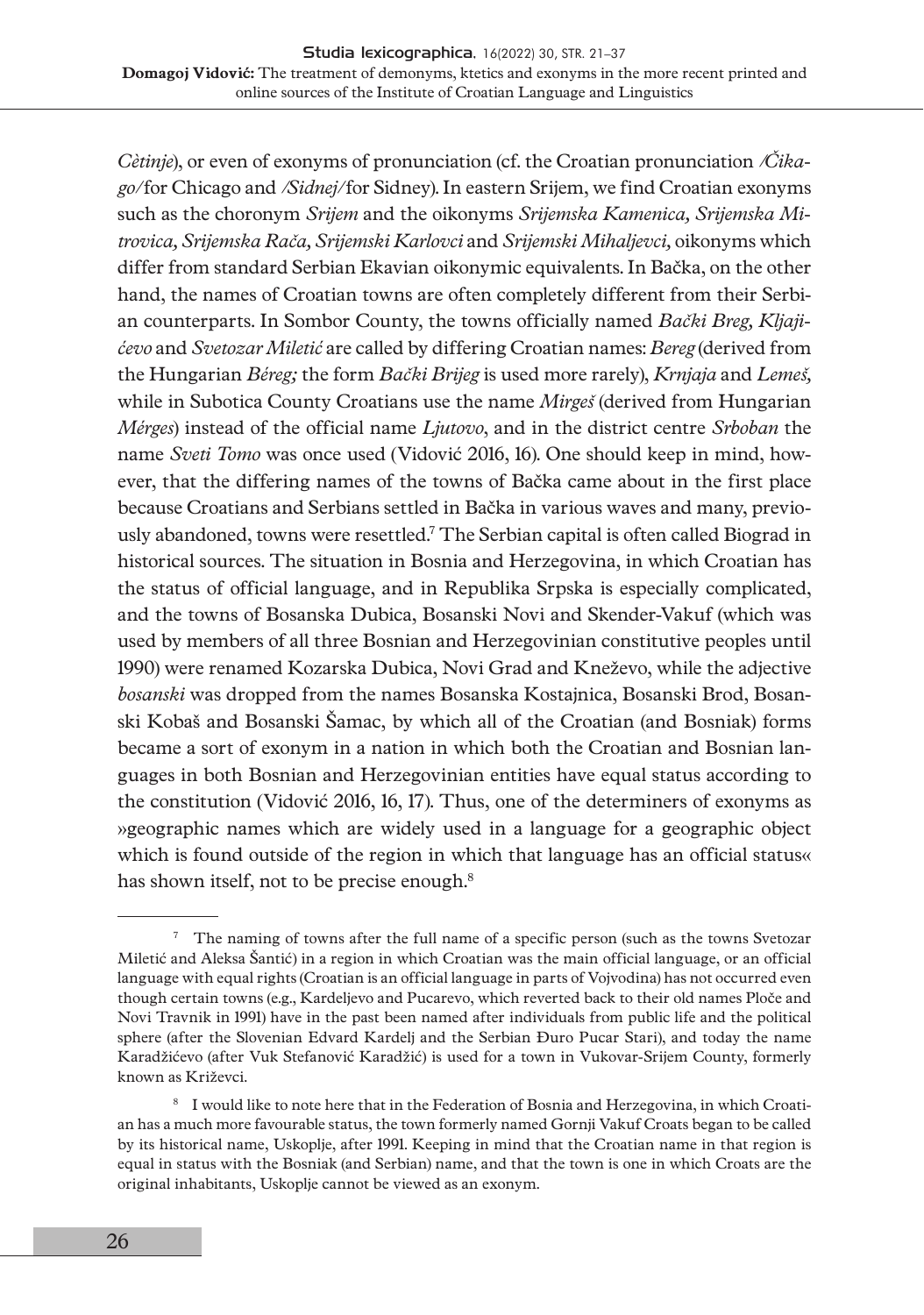## **2. Demonyms, ktetics and exonyms in the** *Školski rječnik hrvatskoga jezika (Scholastic Dictionary of Croatian Language)*

Baza etnika i ktetika *(Database of demonyms and ktetics),* developed within the framework of the *Mrežnik* project, is the continuation of years of work within the framework of various institutional and international projects. During the creation of the Školski rječnik hrvatskoga jezika from 2005–2012, which was created within the framework of the *Hrvatski normativni jednosvezačni rječnik (Croatian Normative One-Volumed Dictionary)* project, led by Lana Hudeček, almost 1000 geographic names were analysed, along with their related ethnonyms, demonyms and ktetics, $^9$  in conjunction with the project titled *Onomastička i etimologijska istraživanja hrvatskoga jezika (Onomastic and Etimological Research of Croatian Language),* led by Dunja Brozović Rončević. Along with the geographic names, male and female demonyms (which can refer to inhabitants and citizens, e.g., *Zagrepčanin* and *Azerbajdžanac*), according to the referent, and ethnonyms (e.g., *Hrvat* and *Azer*) and ktetics (e.g., *slavonski* and *splitski*) are listed. Very brief explanations are given in the table, with the exclusive aim of differentiating between citizens and members of an ethnic group (e.g., *àfgānskī* 'referring to members of the ethnic group' / *afganìstānskī* 'referring to citizens') or the use of demonyms/ethnonyms in a general linguistic and historical context (e.g., *dalmàtīnskī*/*dàlmatskī* /hist./), while an asterix (\*) is used to mark certain local forms (e.g., *Golùbica*\* < *Golùbinac, Istrìjānka*\* < *Ȉstra, Jaskánac*\* < *Jȁska,*<sup>10</sup> *Klȉškā*\* < *Klȉs, Kòmīškā*\* < *Kòmiža, Pùčiškā*\* < *Pùčīšća, Sȗljošanin*\* < *Sȗljoš*11) which differ from standard linguistic norms, especially those which are rarely (or not at all) found in literature from the field of Croatian studies (e.g., *blȃjskī*\* < *Blato, Kalàđūrka*\* < *Kalàđūrđevići, Màkārka*\* < *Màkarskā, Sóčanin*\* < *Òsōjnīk, Žèpāk\* < Žèpče*). In choosing the geographic names, their size, proximity, renown, linguistic interest and confirmation in dictionary definitions in the school dictionary were considered. All continents, all European nations and most of the nations of the world, all capital cities of said nations, larger Croatian cities and well-known towns, especially those whose names have local forms which are interesting or normatively problematic, larger Croatian regions, mountains, rivers and lakes, important historical nationals and regions, the names of well-known lakes, seas, oceans, mountains, rivers, geographic names which are found in dictionary definitions, all Croatian districts and well-known exonyms which do not fall under any of the categories mentioned are

<sup>&</sup>lt;sup>9</sup> Domagoj Vidović was given the task of making the table.

<sup>10</sup> The form in question is a local form of the oikonym *Jastrebarsko*.

<sup>&</sup>lt;sup>11</sup> The form in question is a local form of the oikonym *Kneževi Vinogradi*, derived from the Hungarian *szőlős* 'vineyard'. The Hungarian form is equivalent in meaning to the Croatian oikonym Kneževi Vinogradi *Hercegszőlős*. The first portion of the name *(Herceg-)* was motivated by the fact that the vineyard in question belonged to Archduke Albrecht (cf. Megjeral-Sučević 2006, 178).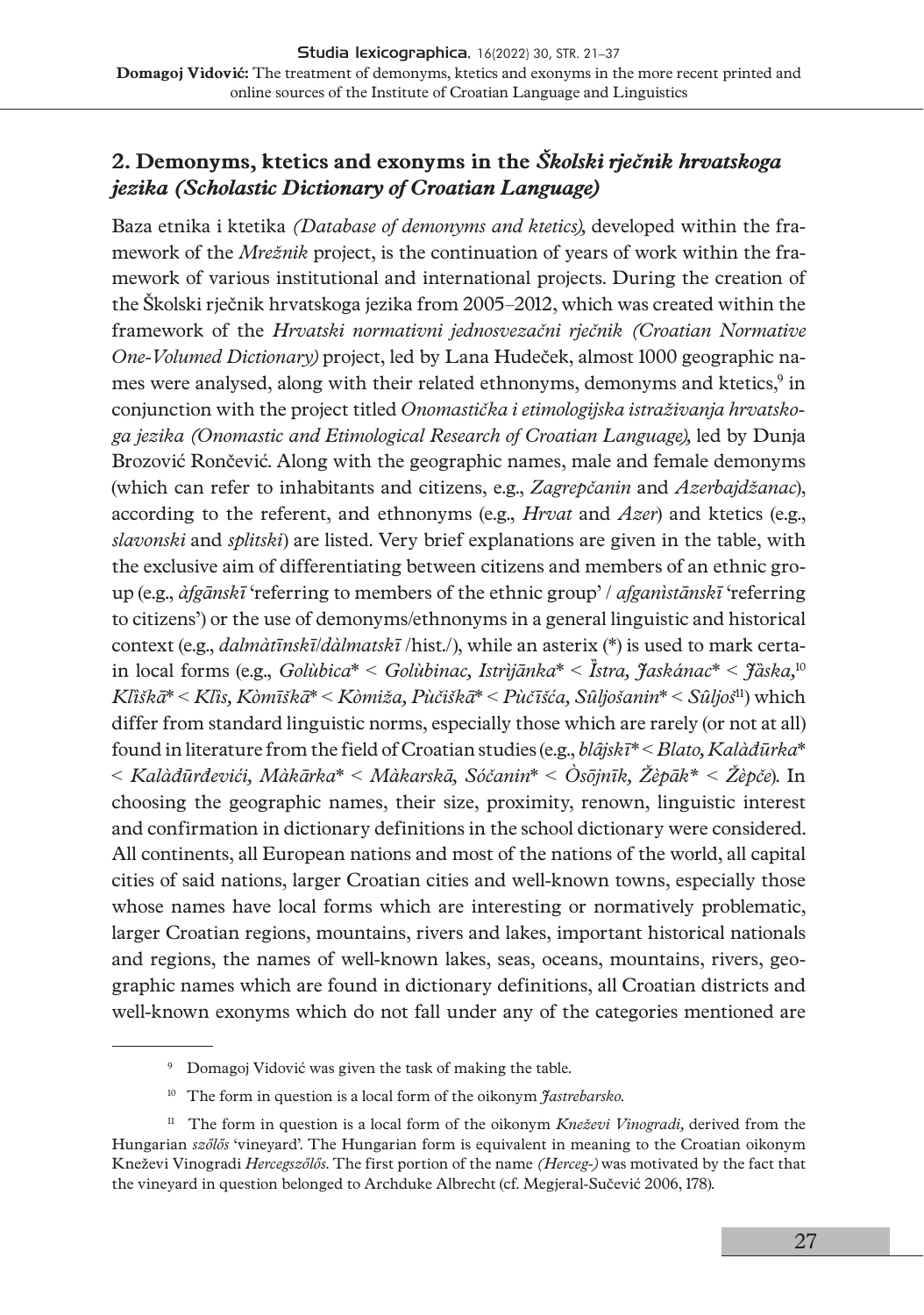found in the table (cf. Birtić et al. 2012, 935). There are also, out of necessity, blank spaces in the table since there do not exist terms for male or female inhabitants for every geographic name (e.g., seas), and there are no one-word terms for the inhabitants of some countries (such as Bosnia and Herzegovina).

| Gòrskī kötār     | Gòranin                | Gòrānka            | gòranskī         |
|------------------|------------------------|--------------------|------------------|
| Góspić           | Góspićanin             | Góspić             | góspićkī         |
|                  | Gồt                    | Götkinja           | götskī           |
| Gràčac           | Gràčanin               | Gračānka           | gràčačkī         |
| Grádac (Ploče)   | Gráčanin               | Gráčānka/Gràdačkā* | gràdačkī/gràčkī* |
| Grádac<br>(Neum) | Gráčanin               | Gráčānka/Gràdačkā* | gràdačkī         |
| Gradàčac         | Gradàčanin             | Gradàčānka         | gradàčačkī       |
| Gràdīšće         | Gràdišćanin            | Gràdišćānka        | gràdišćanskī     |
| Grčka            | Gřk                    | Gr̃kinja           | grčkī            |
| Greenwich        |                        |                    | grìničkī         |
| Grenáda          | Grenáđanin             | Grenádānka         | grènādskī        |
| Grènländ         | Grenlándanin           | Grenlándānka       | grènlandskī      |
| Grùbišnō Pölje   | Grubišnopóljča-<br>nin | Grubišnopóljčānka  | Grubišnopòljskī  |

**Figure 1.** Examples from the table of geographical names from the *Školski rječnik (Scholastic Dictionary of Croatian Language)*

Work on the material was continued in conjunction with the project titled *Poredbena analiza hrvatsko-slovenskih egzonima* (*Comparative analysis of Croatian and Slovenian exonyms,* 2014–2015), led in Croatia by Ivana Crljenko, and in Slovenia by Drago Kladnik. The results of the project were two monographs: *Hrvatski egzonimi I. imena država, glavnih gradova i njihovih stanovnika* (*Croatian Exonyms I: Names of Countries, Capitals and Their Inhabitants,* 2016) and *Hrvatski egzonimi* II. (*Croatian Exonyms II,* 2018). The contents of these monographs can also be found on the Internet using the following link: [https://egzonimi.lzmk.hr/.](https://egzonimi.lzmk.hr/)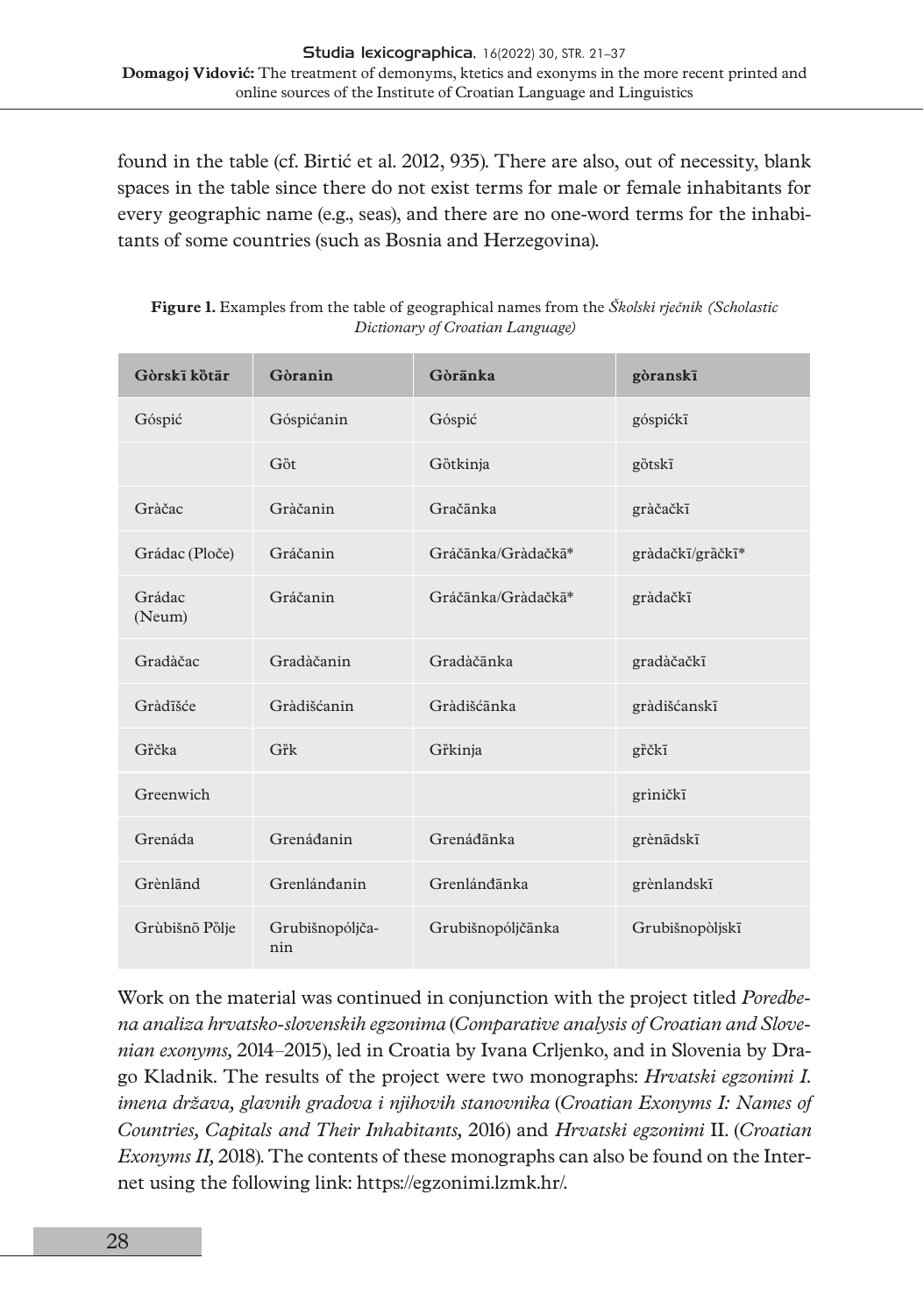### **Figure 2.** The entry *Sveti Toma i Princ* in the web-based edition of the monograph *Hrvatski egzonimi (Croatian Exonyms)*

Sveti Toma i Princ\*

Preporučeno ime Sveti Toma i Princ

#### Izvorno ime

Ime: São Tomé e Príncipe lezik izvornoga imena: portugalski

**Zemlionisni objekt** Tin: država  $P_{\text{odlin}}$ 

Lokacija Kontinent ili ocean: Afrika Država ili more: Sveti Toma i Princ

Napomena

Drugo prilagođeno ime

#### Prilagođeni likovi po izvorima

Hrvatska enciklopedija - mrežna: San Tome i Prinsipe Proleksis enciklopedija - mrežna: San Tome i Prinsipe Odluka o transakcijskim računima (HNB), 2019.: Sveti Toma i Prinsipe Službena skraćena i puna imena država (MVEP), 2012.: Sveti Toma i Prinsipe Hrvatski opći leksikon, 2012.: Sveti Toma i Princip Atlas svijeta, 7. izd., 2008.: Sveti Toma i Prinsipe Uputa o upotrebi (HNB), 2007.: Sveti Toma i Prinsipe Hrvatski enciklopedijski rječnik, 2002.: San Tome i Prinsipe Države svijeta, 2000.: Sveti Toma i Princip Rječnik hrvatskoga jezika, 2000.: San Tome i Prinsipe Uputa o upotrebi (NBH), 1994.: Sveti Toma i Princip Atlas svijeta, 6. izd., 1988.: San Tome i Prinsipe Veliki atlas svijeta, 1974.: São Tomé, Principe<sup>s</sup> Atlas svijeta, 1. izd., 1961.: São Tomé, Principe<sup>e</sup> Geografski atlas, 1955.: Sao Tome i Principe<sup>®</sup> Minervin svietski atlas. 1938.: São Thomé i Principe<sup>®</sup> Leksikon Minerva, 1936.: São Thomé et Principe Kocenov atlas, 1919.: Sao Thome, Principe<sup>o</sup> Slike iz obćega zemljopisa 5-2, 1900.: -Slike iz obćega zemljopisa 5-1, 1898.: Slike iz obćega zemljopisa 4, 1894.: Sao Tome i Principe° Slike iz obćega zemljopisa 3, 1892.: -Slike iz obćega zemljopisa 2, 1890.: -Slike iz obćega zemljopisa 1, 1888.: -Kocenov atlas, 1887.:

#### Oblici riječi

Genitiv: Svetoga Tome i Princa Lokativ: u Svetom Tomi i Princu Odnosni pridjev: koji se odnosi na Sveti Toma i Princ Etnik (m. r., ž. r., mn.): stanovnik, stanovnica, stanovnici Svetoga Tome i Princa Genitiv etnika (m. r., ž. r., mn.): -

#### Bilješko

Država je dobila ime po dvama otocima, Svetom Tomi (São Tomé) i Princu (Príncipe). Portugalski pomorci doplovili su do otoka Svetoga Tome 21. XII. 1471., na dan svetoga Tome Apostola, po kojem su ga nazvali (Ilha de São Tomé). Otok Princ otkrili su 17. l. 1472., na dan svetog Antuna Pustinjaka, i nazvali ga Otok svetog Antuna (Ilha de Santo Antão). Ime mu je poslije promijenio portugalski kralj Ivan II. u Prinčev otok, tj. Otok princa (Ilha do Príncipe; portugalski príncipe: princ), u čast svojega sina, princa Alfonsa (1475-91). Otoci su bili portugalska kolonija do osamostaljenja 1975. Ime države u nekim se jezicima prilagođava (engleski Sao Tome and Principe, francuski Sao Tomé-et-Principe, španjolski Santo Tomé y Príncipe), dok se u drugima prevodi (češki Svatý Tomáš a Princův ostrov, poljski Wyspy Świętego Tomasza i Książęca, slovenski Sveti Tomaž in Princ). U izvorima se pojavljuje u različitim pohrvaćenim inačicama. Budući da se prvi dio imena, Sveti Toma, već prevodi, prednost se, zbog dosljednosti, daje potpuno prevedenom obliku izvornog imena države.

\* ime države, glavnoga grada ili ovisnoga područja

<sup>o</sup> ime državne prethodnice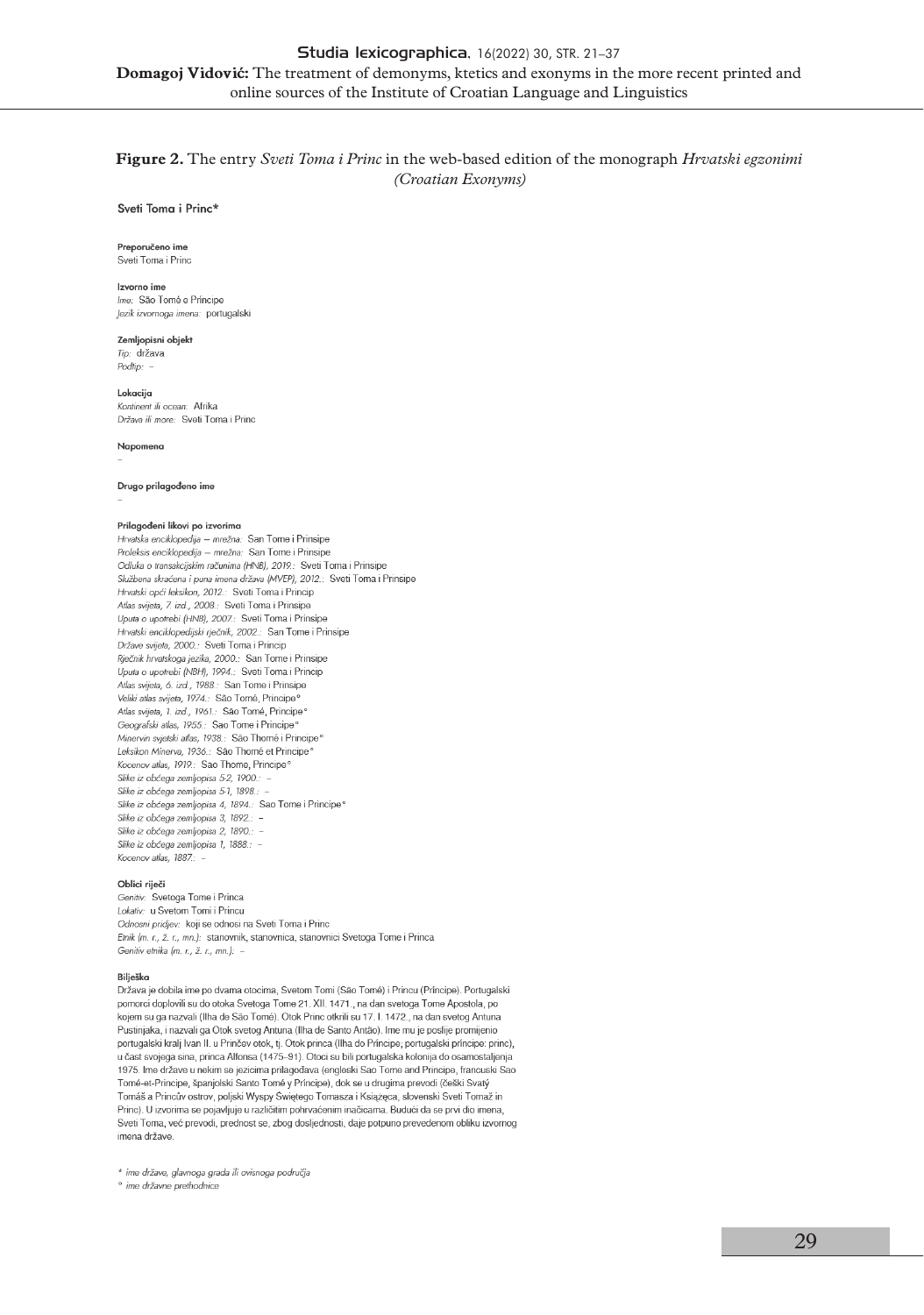While only countries were encompassed in the first monograph, in the second monograph capital cities and towns, dependent areas, regions, rivers, mountains, lakes, seas, oceans, bays, etc. were also included. Both monographs are in the process of being completed under the leadership of Ivana Crljenko. Ankica Čilaš and Domagoj Vidović, researchers from the Institute of Croatian Language and Linguistics, also participated, and *Školski rječnik hrvatskoga jezika* was one of the sources used.

#### **Figure 3.** The entry *Sahara* in the online edition of the monograph *Hrvatski egzonimi (Croatian Exonyms)*

#### Sahara

#### Preporučeno ime Sahara

#### Izvorno ime Ime: As-sahrā' al-kubrá, Sahara, Sahara Jezik izvornoga imena: arapski, engleski, francuski

Zemljopisni objekt Tip: prirodna regija Podtip: pustinja

#### Lokacija

Kontinent ili ocean: Afrika Država ili more: Mauritanija, Zapadna Sahara, Maroko, Alžir, Tunis, Libija, Egipat, Eritreja, Sudan, Čad, Niger, Mali

#### Napomena

#### Drugo prilagođeno ime

#### Prilagođeni likovi po izvorima

Hrvatska enciklopedija - mrežna: Sahara Proleksis enciklopedija - mrežna: Sahara Atlas svijeta, 7. izd., 2008.: Sahara Države svijeta, 2000.: Sahara Atlas svijeta, 6. izd., 1988.: Sahara Veliki atlas svijeta, 1974.: Sahara Atlas svijeta, 1. izd., 1961.: Sahara Geografski atlas, 1955.: Sahara Minervin svjetski atlas, 1938.: Sahara Leksikon Minerva, 1936.: Sahara Kocenov atlas, 1919.: Sahara Slike iz obćega zemljopisa 5-2, 1900.: -Slike iz obćega zemljopisa 5-1, 1898.: -Slike iz obćega zemljopisa 4, 1894.: Sahara Slike iz obćega zemljopisa 3, 1892.: -Slike iz obćega zemljopisa 2, 1890.: Sahara Slike iz obćega zemljopisa 1, 1888.: Sahara Kocenov atlas, 1887.: -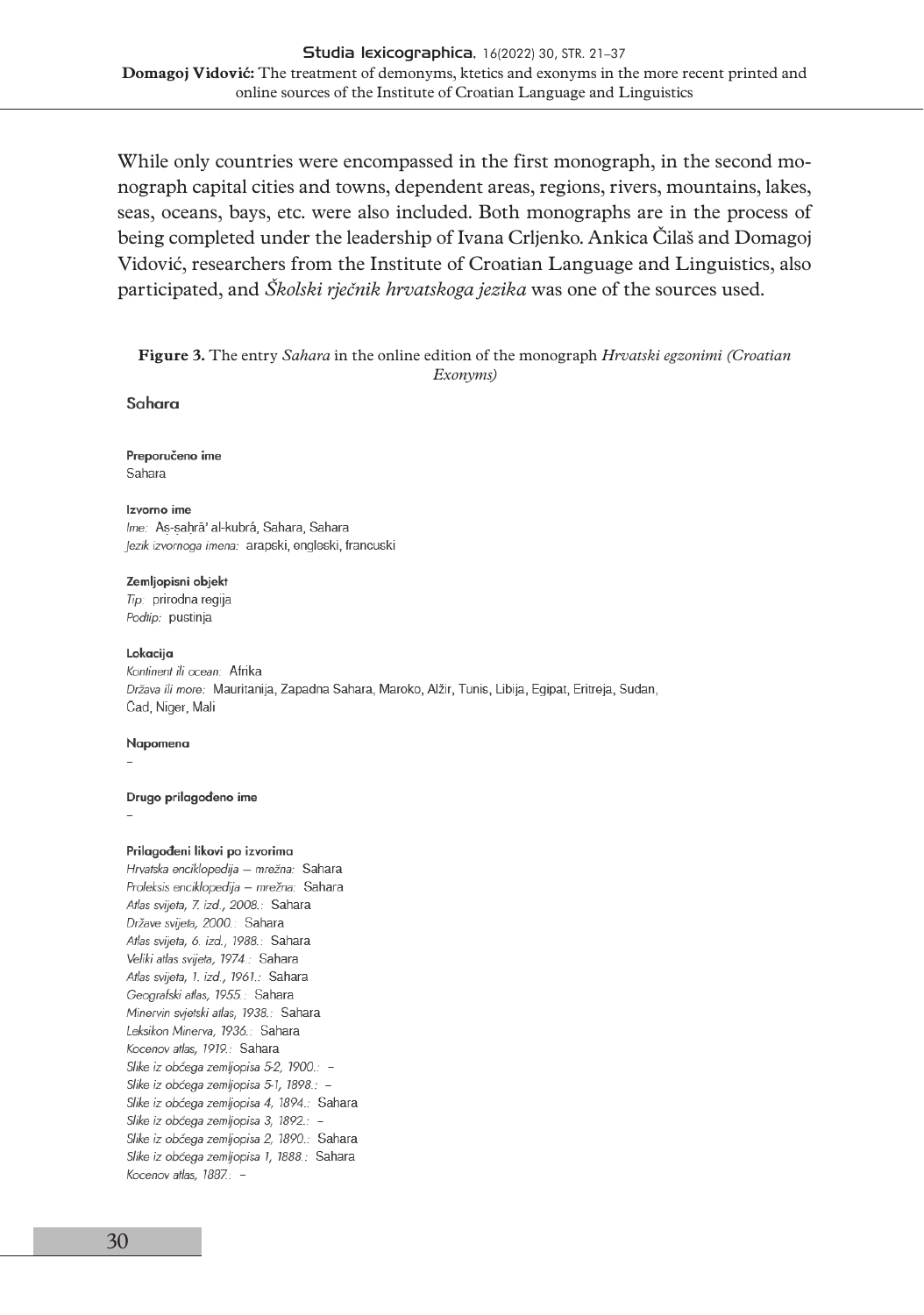## **3. Demoyms and ktetics within the framework of the** *Mrežnik* **project**

The results of the work on the aforementioned region within the framework of the *Mrežnik* project, led by Lana Hudeček, are available on the subpage titled *Etnici i ktetici,* found on the portal *Hrvatski u školi* [\(http://hrvatski.hr/etnici-i-ktetici/\)](http://hrvatski.hr/etnici-i-ktetici/), edited by Domagoj Vidović. At this point, 393 geographic objects have been processed. Along with the geographic name, male (e.g., *Vinkovčanin*) and female demonyms (e.g., *Vinkovčanka*), male (e.g., *Hrvat*) and female ethnonyms (e.g., *Hrvatica*) or the name of male (e.g., *Pakistanac*) and female citizens (e.g., *Pakistanka*), ktetics (e.g., *vinkovački, hrvatski* and *pakistanski*) and notes (e.g., *Afganistan je dobio ime po Afganima. Àfgān i Àfgānka su etnonimi, tj. njima se imenuju pripadnici naroda, a likovi se Afganistanac i Afganistanka odnose na državljane*. *Ktetik koji se odnosi na državljane glasi afganìstānskī, a onaj koji se odnosi na pripadnike naroda àfgānskī*).12 Along with this, the entire declensional paradigm is given, as are the geographic name, demonym, ethnonym and name of the citizens, and historical attestations for individual forms (e.g., that the name *Bratislava* has only been used in an official capacity since 1919, that *Krkar* and *Sulet* are older names for *Korčula* and *Šolta,* and that *Krk* is still also called *Veja*) and brief linguistic (e.g., that the Croatian standard exonyms are *Bjelorusija* and *Češka,* and that the forms *Bjelarus* and *Češka Republika* are used exclusively for diplomatic purposes), $^{13}$  rarely also some anthroponymic (e.g., under the entry for *Katalonija* the surname *Katalan,* found in Bar, and *Katelan,* found in Boka kotorska, are noted, as they denote historical demonyms; under the entry for *Moskva,* the example *Moškov* from Boka kotorska is noted for the same reason, and under the note for *Mađarska* the surname *Vugrin* is noted, which is derived from the Kajkavian ethnonym for Hungarians) and dialectal facts (e.g., that *Beč* was called *Dunaj* in Kajkavian speaking regions, and that *Graz* is called *Gradec;* differing local forms for the islands of *Brač* and *Hvar* and local *Čakavian* and *Štokavian* demonyms and ktetics derived from them are noted), brief etymological notes (e.g., that the Croatian standard demonym *Mađar* is derived from the Hungarian *Magyar*, while the form *Madžar* is derived from the Turkish *Macar*), as well as other explanations (e.g., under the

 $12$  Translated from Croatian: Afghanistan was named after the Afghans, their ethnonyms are Àfgān and Àfgānka, i.e., they are used to name the Afghan people, while the terms Afganistanac and Afganistanka are used to describe citizens. The ktetic which refers to citizens is afganìstānskī, and the one referring to the ethnic group is àfgānskī.

 $13$  Among nations which try to regulate, to some extent, how they will be called by the speakers of other languages two groups stand out. In the first group, nations which request that they are called by their full name in international communication are found. Examples of these would be the Lao People's Democratic Republic, the Libyan Arab Jamahiriya, the Russian Federation, the Syrian Arab Republic and the United Republic of Tanzania. In the second group of nations which prescribe how they will be called are Belarus, Côte d'lvoire, El Salvador, Cabo Verde, Latvia, Moldova and Timor-Leste, and, most recently, Turkiye. The forms Côte d'lvoire (Ivory Coast) and Cabo Verde (Green Cape), and El Salvador (Salvador) and Timor-Leste (East Timor) are not suitable for everyday use, while Belarus, Latvia, Moldova and Turkiye have been known in the Croatian language for centuries under the names Bjelorusija, Letonija and Moldavia. We should also mention the fact that Croatian diplomats are required to call Taiwan the Republic of China when in Taiwan, a name which is politically mandated.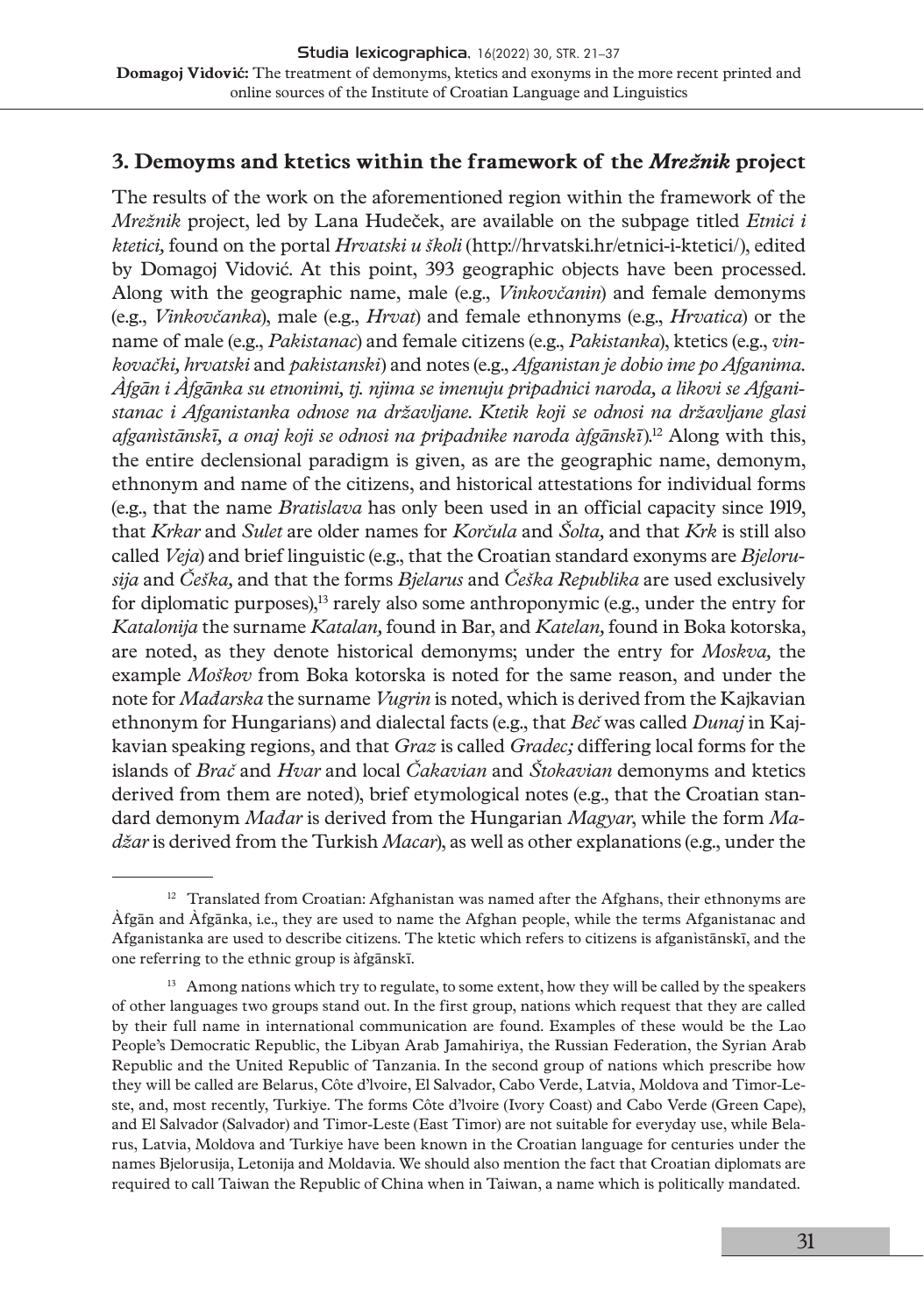entry *Bosna* it is noted that in Croatian and Serbian the standard language of the Bosniaks is called *bošnjački,* while in Bosnian it is called *bosanski*) are given in the notes. In choosing the geographic names the same criteria were used as for the creation of the table of geographic names, except for the fact that, due to time constraints engendered by the project, precedence was given to linguistically interesting geographic names and their derivatives (e.g., the entry *Prčanj* was chosen due to the relatively rare type of declension *Prčanj* – *Prčanja* and the local male demonym *Prčanjot,* the entries *Buje, Janjina* and *Tivat* due to the interesting local demonyms *Bujež, Buješka* and *Buježa, Janjinar* and *Janjinarin,* and *Tivajka,* while *Gradac*14 was added due to the various local demonyms and ktetics for various towns of the same name, e.g, *Gračanac, Gračka, Gračoljac* and *grački,* which are derived from this oikonym, one that is frequent in the historically Croatian region. In the *Database,* unlike in the tables made for use in the *Školski rječnik hrvatskoga jezika,* there are no blank spaces, and for this reason there are no geographic names made up of multiple words for which there haven't been any confirmed demonyms and ktetics (e.g., there is no Bosnia and Herzegovina). All forms are compliant with the *Hrvatski pravopis* (2013).

I present the entries for *Neretvanska krajina* and *Rusija* as examples to illustrate the treatment of the entries.

#### **Figure 4.** The entry *Neretvanska krajina* in the *Database of demonyms and ktetics*

#### **Neretvanska krajina, Neretvanin, Neretvanka, neretvanski**

**Nerètvanskā krȁjina**, G Nerètvanskē krȁjinē, D Nerètvanskōj krȁjini, A Nerètvanskū krȁjinu, L u Nerètvanskōj krȁjini, I Nerètvanskōm krȁjinōm

**Nerètvanin**, GA Nerètvanina, DL Nerètvaninu, V Nerètvanine, I Nerètvaninom; *pl.* NV Nerètvani, G Nerètvānā, DLI Nerètvanima, A Nerètvane

**Nerètvānka**, G Nerètvānkē, DL Nerètvānki, A Nerètvānku, V Nerètvānko, I Nerètvānkōm; *pl*. NAV Nerètvānke, G Nerètvānkā/Nerètvānkī, DLI Nerètvānkama

### **nerètvanskī**

**Napomena**: U mjesnoj su uporabi horonimi Neretva, Donja Neretva, Dolina Neretve i Neretvanska dolina. Povjesničari i zemljopisci upotrebljavaju i imena Hrvatsko poneretvlje, Delta Neretve, Donjoneretvanska delta, Donjoneretvanski kraj i Donje poneretavlje. U nekim se priručnicima navode etnici Neretljanin i Neretljanka te ktetik neretljanski. Njih je prvi upotrijebio Đuro Daničić te nisu potvrđeni u ranijim povijesnim vrelima niti su ikad bili u mjesnoj uporabi. Uz gore navedene standardnojezične etnike i ktetik (potvrđene od XVIII. stoljeća u djelima samih Neretvana) u povijesnim su vrelima zabilježeni etnici Nerenćanin (XVIII. stoljeće) i Neretvanac (XIX. stoljeće; u hipokorističnome je značenju i danas u mjesnoj uporabi) te ktetik neretavski (1492.). Na Pelješcu su terenski potvrđeni etnici Neretavac i Neretavka, a u prezimenskome je fondu okamenjen muški etnik Neretljak.15

<sup>&</sup>lt;sup>14</sup> The situation with demonyms derived from the oikonym *Kreševo* is similar. Thus, the denonym *Kreševljak* refers to the inhabitants of Kreševo in central Bosnia, while *Kreševac* refers to inhabitants of Kreševo in the hinterland of Omiš.

<sup>&</sup>lt;sup>15</sup> Translated from Croatian: The following choronyms are used locally: Neretva, Donja Neretva, Dolina Neretve and Neretvanska dolina. Historians and geographers also use the names Hrvatsko poneretvlje, Delta Neretve, Donjoneretvanska delta, Donjoneretvanski kraj and Donje poneretavlje. In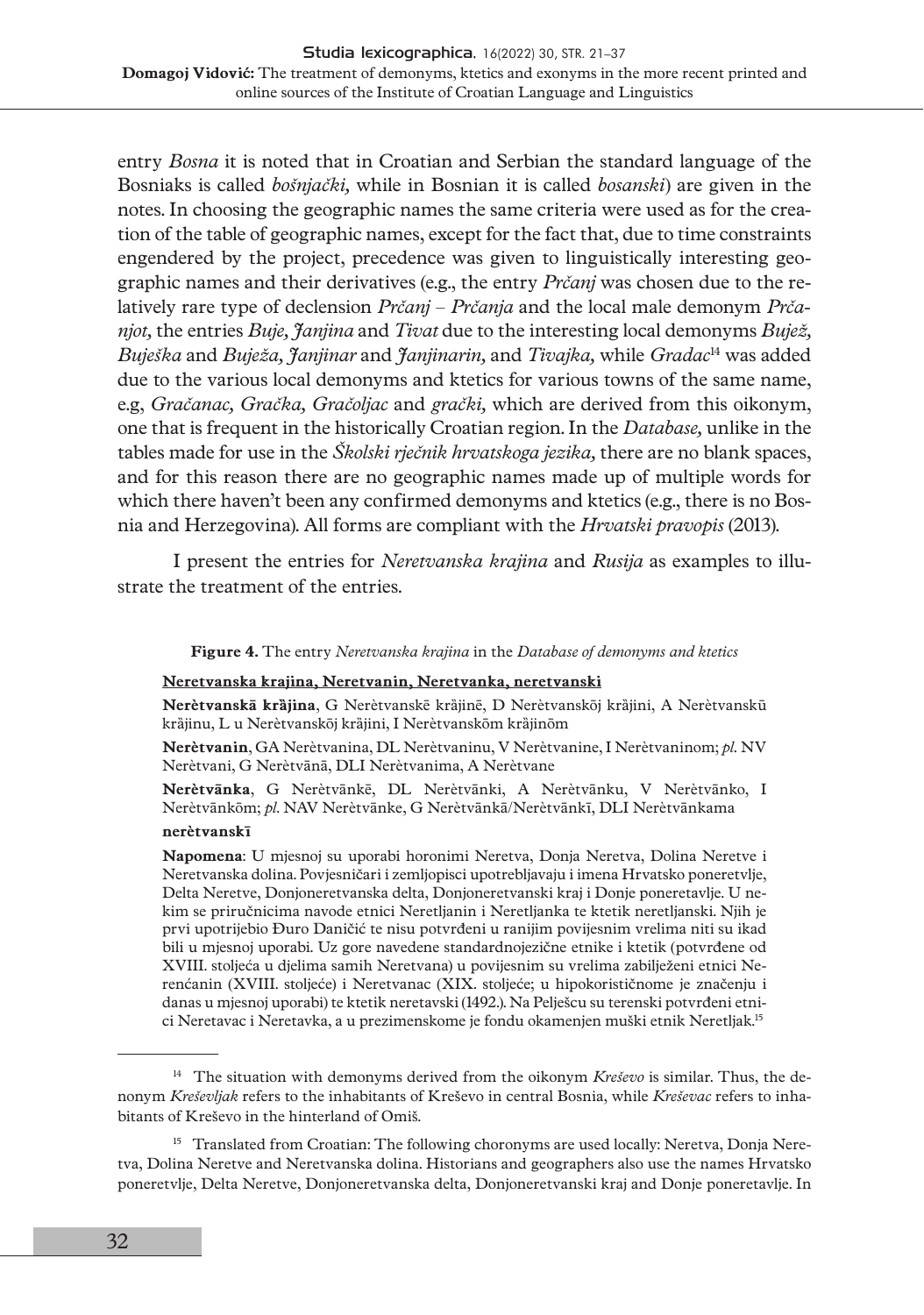From the examples given, it is evident that for the same referent nine different names were used or are still in use, from which various demonyms and ktetics have been derived, of which some (e.g., *Neretljanka* and *neretljanski),* even though they haven't been confirmed in local dialects, were once cited in linguistic reference manuals.

**Figure 5.** The entry *Rusija* in the *Database of demonyms and ktetics*

#### **Rusija, Rus, Ruskinja, ruski**

**Rùsija**, G Rùsijē, D Rùsiji, A Rùsiju, L u Rùsiji, I Rùsijōm **Rȕs**, GA Rȕsa, DL Rȕsu, V Rȕse, I Rȕsom; *pl.* NV Rȕsi, G Rȗsā, DLI Rȕsima, A Rȕse **Rȕskinja**, G Rȕskinjē, DL Rȕskinji, A Rȕskinju, V Rȕskinjo, I Rȕskinjōm; *pl*. NAV Rȕskinje, G Rȕskīnjā, DLI Rȕskinjama

#### **rȕskī**

**Napomena:** U diplomatske je svrhe u uporabi i puno ime države Ruska Federacija, ali je u općoj uporabi pravilno isključivo povijesno ime države Rusija. U XVII. stoljeću zabilježen je ktetik ruški, a u XIX. rusijski. Etnonimi Rusijanac i Rusijanka potvrđeni su u XVIII. stoljeću. Ujedno je u XVIII. stoljeću potvrđeno ime države Rosija, etnik Ros(i)jan i ktetik ros(i)janski.16

From the examples given it is evident that the form *Rusija* was attested very early on in sources and that outside of diplomatic missions it is not necessary to use the complete name of the nation, *Ruska Federacija*. A similar situation arises with the example of *Češka Republika,* for the complete name of the Czechia (Cro. Češka) is ever more often, due to diplomatic needs, found in works in the Croatian standard language written in a journalistic style,<sup>17</sup> while the complete name of Slovakia (Cro. Slovačka, Slovačka Republika) was very rarely used in such works because Slovakian diplomatic missions do not require the full name of the nation to be used.

some manuals, the demonyms Neretljanin and Neretljanka and the ktetic neretljanski are cited. They were first used by Đuro Daničić and have not been confirmed in earlier historical sources, nor have they ever been in use locally. Along with the aforementioned standard Croatian demonyms and ktetics (confirmed in the 18th century in the works of inhabitants of the Neretva region themselves), the demonyms Nerenćanin (18<sup>th</sup> century) and Neretvanac (19<sup>th</sup> century; it continues to be used today with a hypocoristic meaning) and the ktetic neretavski (1492) have been confirmed in historical sources. On Pelješac the demonyms Neretavac and Neretavka have been confirmed through field work, and the fossilized male demonym Neretljak is part of the fond of surnames.

<sup>&</sup>lt;sup>16</sup> Translated from Croatian: The complete name of the nation, Ruska Federacija, is also used for diplomatic purposes, but in general use the historical name of the country, Rusija, is exclusively used regularly. The ktetic ruški has been confirmed in writings from the 17<sup>th</sup> century, while rusijski was confirmed in the 19th century. The ethnonyms Rusijanac and Rusijanka have been confirmed in the 18th century. In the same century, the name Rosija was confirmed for the nation, along with the demonym Ros(i)jan and the ktetic ros(i)janski.

<sup>&</sup>lt;sup>17</sup> In 2016, *Czechia* became the official shortened version of the name of the Czech Republic.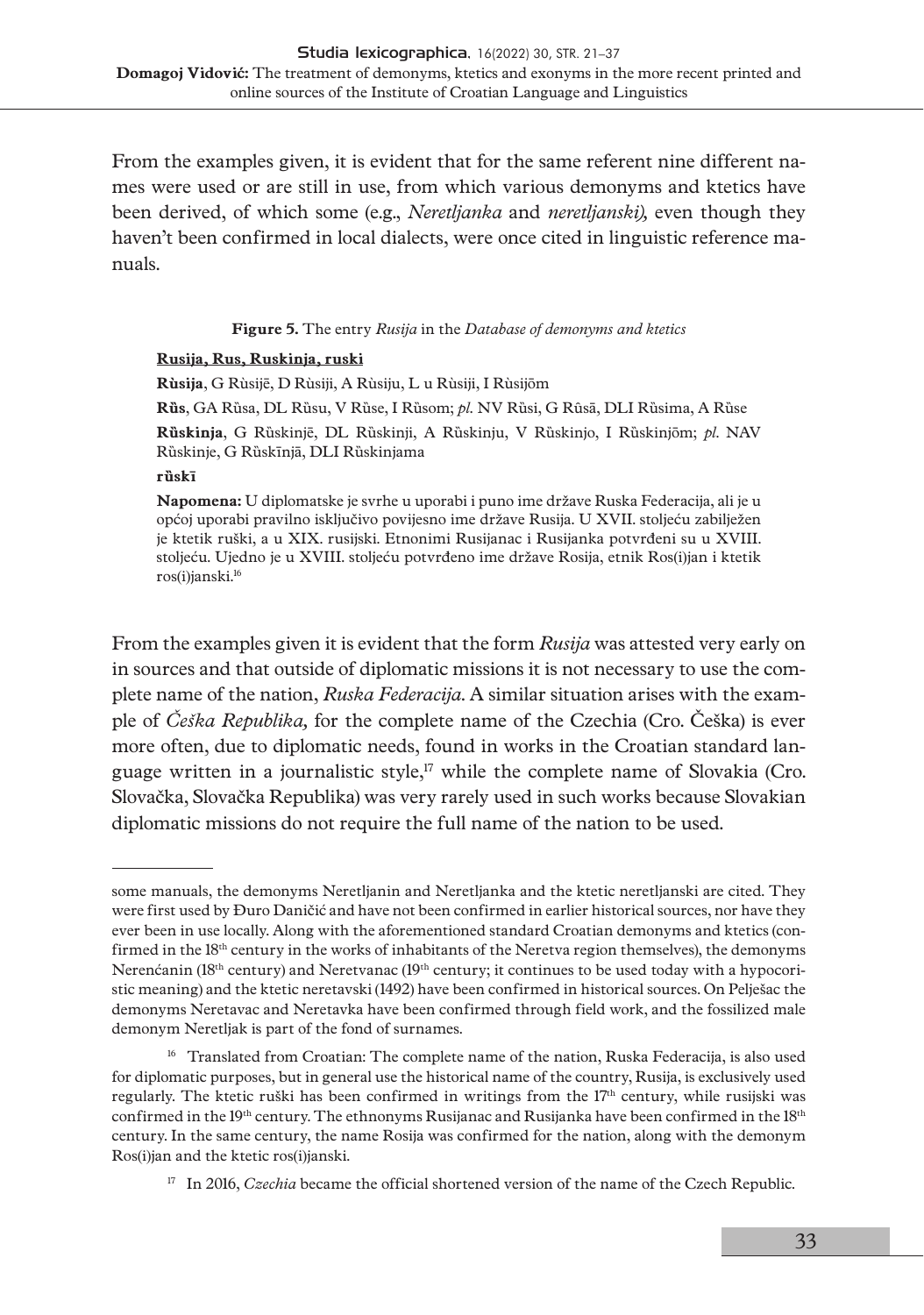**Figure 6.** The entry *Kijev*/*Kijiv* in the *Database of demonyms and ktetics*

#### **Kijev/Kijiv, Kijevljanin/Kijivljanin, Kijevljanka/Kijivljanka, kijevski/kijivski**

**Kȉjev/Kȉjiv**, G Kȉjeva/Kȉjiva, D Kȉjevu/Kȉjivu, A Kȉjev/Kȉjiv, L u Kȉjevu/Kȉjivu // ù Kijevu/Kijivu, I Kȉjevom/Kȉjivom

**Kȉjevljanin/Kȉjivljanin**, GA Kȉjevljanina/Kȉjivljanina, DL Kȉjevljaninu/Kȉjivljaninu, V Kȉjevljanine/Kȉjivljanine, I Kȉjevljanina/Kȉjivljaninom; *pl.* NV Kȉjevljani/Kȉjivljani, G Kìjevljānā/Kìjivljānā, DLI Kìjevljanima/Kìjivljanima, A Kìjevljane/Kìjivljane

**Kȉjevljānka/Kȉjivljānka**, G Kȉjevljānkē/ Kȉjivljānkē, DL Kȉjevljānki/Kȉjivljānki, A Kȉjevljānku/Kȉjivljānku, V Kȉjevljānko/Kȉjivljānko, I Kȉjevljānkōm/Kȉjivljānkōm; *mn*. NAV Kȉjevljānke/Kȉjivljānke, G Kȉjevljānkā/Kȉjivljānkā/Kȉjivljānkī/Kȉjivljānkī, DLI Kȉjevljānkama/Kȉjevljānkama

#### **kȉjevskī/kȉjivskī**

**Napomena**: Egzonim je Kijev u hrvatski jezik ušao iz ruskoga jezika, a njemu je normativno istovrijedan egzonim Kijiv nastao prema ukrajinskome izgovoru. Ivan Tomko Mrnavić na prijelazu je iz XVI. u XVII. stoljeću upotrebljavao egzonim Kijevo. U književnim je djelima od XVII. stoljeća potvrđen i povijesni egzonim Kijov (prema poljskome Kijów).<sup>18</sup>

As the dictionary is compliant with the *Hrvatski pravopis* of the Institute of Croatian Language and Linguistics, Ukrainian geographical names and forms derived from them are also given according to the Russian pronunciation and according to the transphonemic principles which are applicable for the transcription of Ukrainian Cyrillic writing.

The most recent name changes for nations (e.g., *Esvatini*) have also been added to the Database.

**Figure 7.** The entry *Esvatini* in the *Database of demonyms and ktetics*

### **Esvatini, Esvatinijac, Esvatinijka, esvatinijski**

**Esvatíni**, G Esvatínija, D Esvatíniju, A Esvatíni, I Esvatínijem

**Esvatínijac**, GA Esvatínijca, DL Esvatínijcu, V Esvatìnījče, I Esvatínijcem; *pl.* NV Esvatínijci, G Esvatìnījācā, DLI Esvatínijcima, A Esvatínijce

**Esvatìnījka**, G Esvatìnījkē, DL Esvatìnījki, A Esvatìnījku, V Esvatìnījko, I Esvatìnījkōm; *pl*. NAV Esvatìnījke, G Esvatìnījkā/Esvatìnījkī, DLI Esvatìnījkama **esvatìnījskī**

**Napomena**: Kraljevina Svazi promijenila je 19. travnja 2018. službeno englesko ime Kingdom of Swaziland (Kraljevina Svazi) u Kingdom of Eswatini (Kraljevina Esvatini) u povodu 50. obljetnice proglašenja neovisnosti.<sup>19</sup>

<sup>&</sup>lt;sup>18</sup> Translated from Croatian: The exonym Kijev was borrowed into Croatian through Russian, and the normatively equivalent exonym Kijiv resulted according to the Ukrainian pronunciation. Ivan Tomko Mrnavić used the exonym Kijevo during the transition from the 16<sup>th</sup> to the 17<sup>th</sup> century. The historical exonym Kijov (derived from the Polish Kijów) has been confirmed in literary works from the 17th century onward.

<sup>&</sup>lt;sup>19</sup> Translated from Croatian: The Swazi kingdom changed its official English name on April 19th, 2018, from the Kingdom of Swaziland (Cro. *Kraljevina Svazi*) to the Kingdom of Eswatini (Cro. Kraljevina Esvatini) in celebration of the 50-year anniversary of its independence.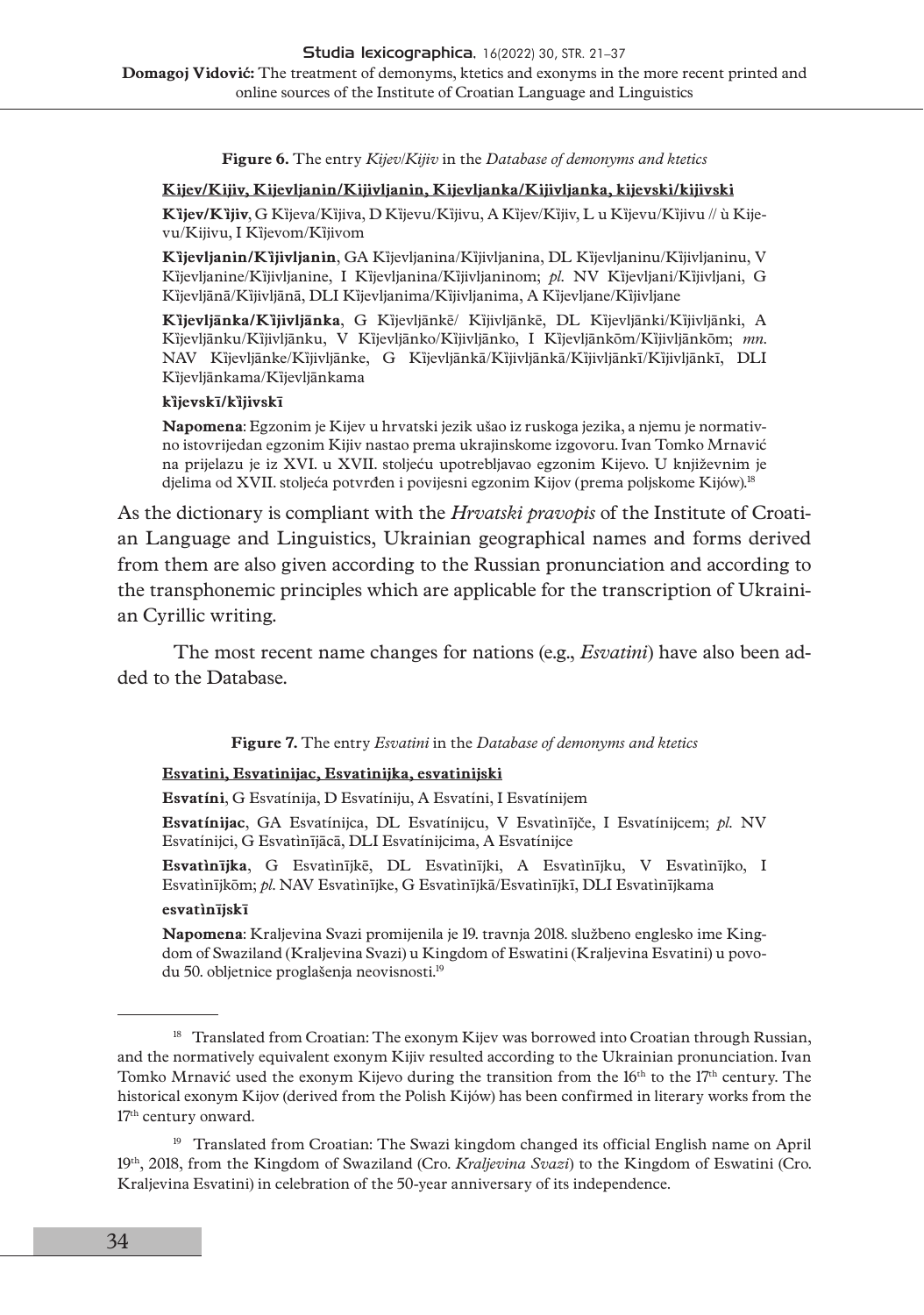At the same time, some Croatian towns which changed their name were entered into the *Database* (cf. the entry from *Dramalj*) and there are examples illustrating how demonyms and ktetics often differ in the place itself and in its surroundings (cf. the entry for *Crikvenica*).

**Figure 8.** Entries *Dramalj* and *Crikvenica* in the *Database of demonyms and ktetics*

### **Dramalj, Dramaljac, Dramaljka, dramaljski**

**Drȁmalj**, G Drȁmlja, D Drȁmlju, A Drȁmalj, L u Drȁmlju / ù Dramlju, I Drȁmljem

**Drȁmaljac**, G Drȁmāljca, DL Drȁmāljcu, V Drȁmāljče, I Drȁmāljcem; *pl.* NV Drȁmāljci, G Drȁmāljācā, DLI Drȁmāljcima, A Drȁmāljce

**Drȁmāljka**, G Drȁmāljkē, DL Drȁmāljki, A Drȁmāljku, V Drȁmāljko, I Drȁmāljkōm; *pl*.

NAV Drȁmāljke, G Drȁmāljkā/Drȁmāljkī, DLI Drȁmāljkama

#### **drȁmaljskī**

**Napomena**: Nakon gradnje crkve svete Jelene 1813. naselje je prozvano Sveta Jelena, a u službenim popisima stanovništva 1857.–1953. nosilo je ime Sveta Jelena Dramalj ili Sveta Jelena Dramaljska. Mjesni su etnici prema imenu Sveta Jelena Svetojelenac i Svetojelenka, a ktetik svetojelenski. Katkad se u okolici Dramalja rabi i množinski lik Udramaljci.20

#### **[Crikvenica, Crikveničanin, Crikveničanka, crikvenički](http://hrvatski.hr/)**

**Crikvènica**, G Crikvènicē, D Crikvènici, A Crikvènicu, L u Crikvènici, I Crikvènicōm

**Crikvèničanin**, GA Crikvèničanina, DL Crikvèničaninu, V Crikvèničanine, I Crikvèničaninom; *pl.* NV Crikvèničani, G Crikvèničānā, DLI Crikvèničanima, A Crikvèničane

**Crikvèničānka**, G Crikvèničānkē, DL Crikvèničānki, A Crikvèničānku, V Crikvèničānko, I Crikvèničānkōm; *pl*. NAV Crikvèničānke, G Crikvèničānkā/Crikvèničānkī, DLI Crikvèničānkama

#### **crikvèničkī**

**Napomena**: Mjesno se ojkonim izgovara i Crkvenica. Mjesni su etnici Crkveničan i Crkveniškinja, a ktetik crkveniški. Stanovnici otoka Krka Crikveničane nazivaju Gorinci (po naselju Gorica). Bribirci ih nazivaju Kotorci, a Dramaljci Kotorani (i jedni i drugi po naselju Kotor). Crikveničke starosjedioce stanovnici Novoga Vinodolskog nazivaju Saragari (usp. sarag 'papalina'). Stanovnici Senja i okolice područje od Novoga Vinodolskog do Rijeke nazivaju Kiradija, a Bakrani i Krčani područje od Novoga Vinodolskoga do Kraljevice Kirija. Etnici su u oba slučaju Kirac i Kirica, a ktetik kirski.<sup>21</sup>

<sup>&</sup>lt;sup>20</sup> Translated from Croatian: Following the construction of the church of St. Helen in 1813, the settlement began to be called Sveta Jelena, and in official census reports dating form 1857–1953 was called Sveta Jelena Dramalj or Sveta Jelena Dramaljska. Local demonyms derived from Sveta Jelena are Svetojelenac and Svetojelenka, along with the ktetic svetojelenski. Sometimes the plural form Udramaljci is used in the surroundings of Dramalj.

<sup>&</sup>lt;sup>21</sup> Translated from Croatian: In the local community the oikonym is also pronounced Crkvenica. The local demonyms are Crkveničan and Crkveniškinja, and the ktetic crkveniški. Inhabitants of the island of Krk call people from Crikvenica Gorinci (after the village Gorica). People from Bribir call them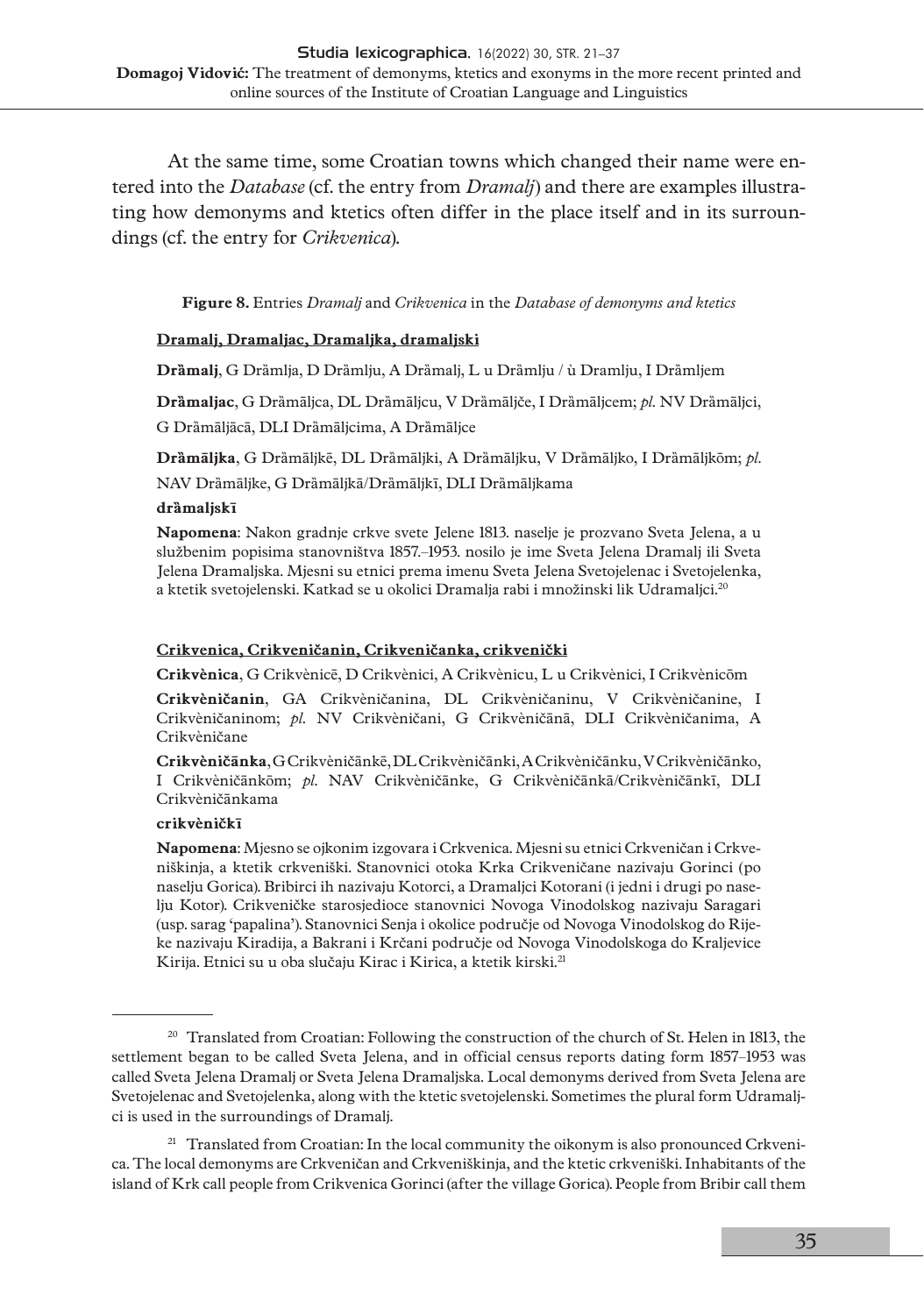## **4. Conclusion**

The *Database of demonyms and ktetics* within the framework of the *Mrežnik* project is the continuation of years of work on various projects, the results of which have been published in the *Školski rječnik hrvatskoga jezika* and the two-volume monograph *Hrvatski egzonimi*. In it, 393 towns, exonyms, islands, peninsulas, regions, nations and continents are recorded. In the *Database*, along with the geographic name, male and female demonyms, male and female ethnonyms or names of the male and female citizens, ktetics and notes are given. Along with the geographic name, demonym, ethnonym and names of the citizens, the entire declensional paradigm is given, and historical documentation of specific forms and brief linguistic advice are often given in the comments; somewhat less often, anthroponymic and dialectological facts, short etymological notes and other explanations are given. In choosing the geographic names, preference was given, due to the time constraints imposed by the duration of the project, to linguistically interesting geographic names and their derivatives. The *Database* will continue to be updated even after the HRZZ project is completed.

Kotorci, and people from Dramalj call them Kotorani (both of which are derived from the village Kotor). Natives of Crikvenica call the inhabitants of Novi Vinodolski Saragari (cf. sarag 'sprat'). The inhabitants of Senj and its surrounds call the region stretching from Novi Vinodolski to Rijeka Kiradija, and people from Bakar and Krk call the region stretching from Novi Vinodolski to Kraljevica Kirija. In both cases, the demonyms are Kirac and Kirica, and the ktetic is kirski.